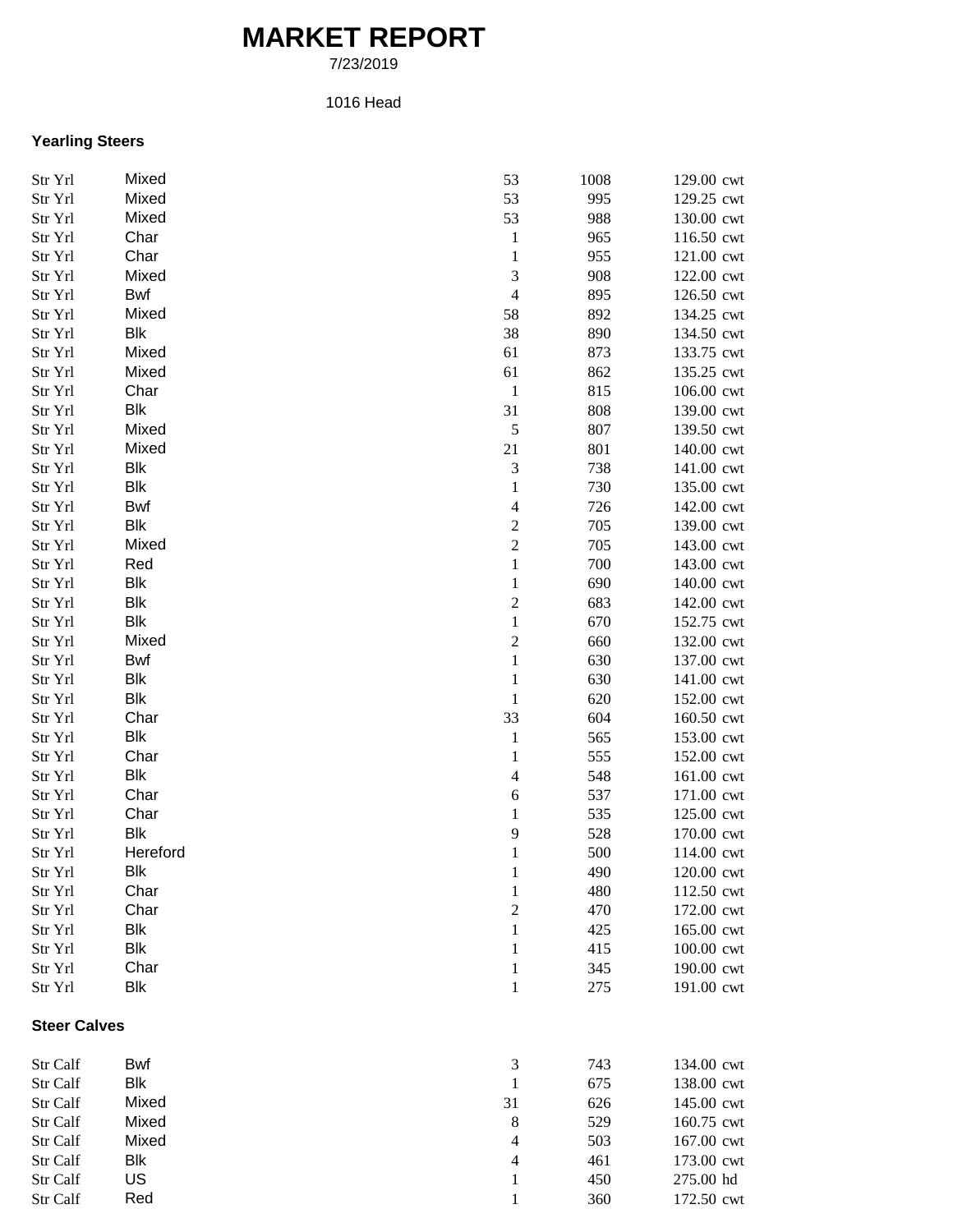## **Yearling Heifers**

| Hfr Yrl                              | Blk        | 3                                           | 885        | 115.00 cwt               |
|--------------------------------------|------------|---------------------------------------------|------------|--------------------------|
| Hfr Yrl                              | <b>Blk</b> | $\mathbf{1}$                                | 820        | 110.00 cwt               |
| Hfr Yrl                              | Mixed      | 6                                           | 818        | 118.00 cwt               |
| Hfr Yrl                              | Blk        | $\mathbf{1}$                                | 805        | 113.00 cwt               |
| Hfr Yrl                              | Mixed      | 5                                           | 765        | 128.00 cwt               |
| Hfr Yrl                              | Blk        | $\overline{\mathbf{c}}$                     | 765        | 101.00 cwt               |
| Hfr Yrl                              | Mixed      | 5                                           | 745        | 130.50 cwt               |
| Hfr Yrl                              | Blk        | $\overline{\mathbf{4}}$                     | 723        | 124.00 cwt               |
| Hfr Yrl                              | Char       | $\,1\,$                                     | 710        | 132.00 cwt               |
| Hfr Yrl                              | Char       | $\,1\,$                                     | 705        | 100.00 cwt               |
| Hfr Yrl                              | <b>Blk</b> | $\mathbf 1$                                 | 700        | 78.00 cwt                |
| Hfr Yrl                              | Mixed      | 60                                          | 695        | 138.00 cwt               |
| Hfr Yrl                              | Mixed      | $\mathfrak 3$                               | 683        | 123.00 cwt               |
| Hfr Yrl                              | Mixed      | 26                                          | 647        | 142.10 cwt               |
| Hfr Yrl                              | Mixed      | $\sqrt{2}$                                  | 635        | 79.00 cwt                |
| Hfr Yrl                              | Mixed      | 48                                          | 629        | 142.00 cwt               |
| Hfr Yrl                              | Blk        | $\boldsymbol{2}$                            | 593        | 131.00 cwt               |
| Hfr Yrl                              | Blk        | $\boldsymbol{2}$                            | 578        | 136.00 cwt               |
| Hfr Yrl                              | Blk        | $\mathbf{1}$                                | 565        | 129.00 cwt               |
| Hfr Yrl                              | <b>Blk</b> | $\mathbf{1}$                                | 560        | 110.00 cwt               |
| Hfr Yrl                              | <b>Blk</b> | 12                                          | 554        | 141.50 cwt               |
| Hfr Yrl                              | <b>Blk</b> | 16                                          | 541        | 146.50 cwt               |
| Hfr Yrl                              | <b>Blk</b> | $\boldsymbol{7}$                            | 514        | 137.50 cwt               |
| Hfr Yrl                              | <b>Blk</b> | $\ensuremath{\mathfrak{Z}}$                 | 478        | 142.00 cwt               |
| Hfr Yrl                              | Blk        | 24                                          | 477        | 148.00 cwt               |
| Hfr Yrl                              | Mixed      | $\sqrt{6}$                                  | 476        | 150.50 cwt               |
| Hfr Yrl                              | Char       | $\mathbf{1}$                                | 405        | 154.00 cwt               |
| Hfr Yrl                              | <b>Blk</b> | $\,1\,$                                     | 380        | 101.00 cwt               |
| <b>Heifer Calves</b>                 |            |                                             |            |                          |
| Hfr Calf                             | Mixed      | 5                                           | 686        | 125.00 cwt               |
| Hfr Calf                             | Blk        | $\mathbf{1}$                                | 620        | 122.00 cwt               |
| Hfr Calf                             | Bwf        | $\sqrt{2}$                                  | 600        | 125.00 cwt               |
| Hfr Calf                             | Mixed      | 11                                          | 550        | 132.00 cwt               |
| Hfr Calf                             | Blk        | $\mathbf{1}$                                | 480        | 134.00 cwt               |
| Hfr Calf                             | Blk        | $\mathbf{1}$                                | 475        | 131.00 cwt               |
| Hfr Calf                             | <b>Blk</b> | $\mathbf{1}$                                | 465        | 135.00 cwt               |
| Hfr Calf                             | Blk        | $\boldsymbol{2}$                            | 450        | 153.00 cwt               |
| Hfr Calf                             | Blk        | $\mathbf{1}$                                | 420        | 136.00 cwt               |
| Hfr Calf                             | US         | $\mathbf{1}$                                | 395        | 200.00 hd                |
| Hfr Calf                             | <b>Blk</b> | 3                                           | 385        | 146.00 cwt               |
| Hfr Calf                             | <b>Blk</b> | $\mathbf{1}$                                | 350        | 135.00 cwt               |
| Hfr Calf                             | Bwf        | $\mathbf{1}$                                | 335        | 145.00 cwt               |
| Hfr Calf                             | <b>Blk</b> | $\sqrt{2}$                                  | 275        | 425.00 hd                |
| Hfr Calf                             | Blk        | 8                                           | 248        | 450.00 hd                |
| <b>Bull Calves</b>                   |            |                                             |            |                          |
| <b>Bull Calf</b>                     | Mixed      | 4                                           | 905        | 101.00 cwt               |
| <b>Bull Calf</b>                     | Mixed      | 3                                           | 893        | 101.00 cwt               |
|                                      |            |                                             |            |                          |
|                                      | Blk        |                                             |            |                          |
| <b>Bull Calf</b><br><b>Bull Calf</b> | Bwf        | $\ensuremath{\mathfrak{Z}}$<br>$\mathbf{1}$ | 868<br>740 | 111.00 cwt<br>119.00 cwt |
| <b>Bull Calf</b>                     | Rwf        | $\mathbf{1}$                                | 725        | 120.00 cwt               |
| <b>Bull Calf</b>                     | Mixed      | 5                                           | 661        | 135.00 cwt               |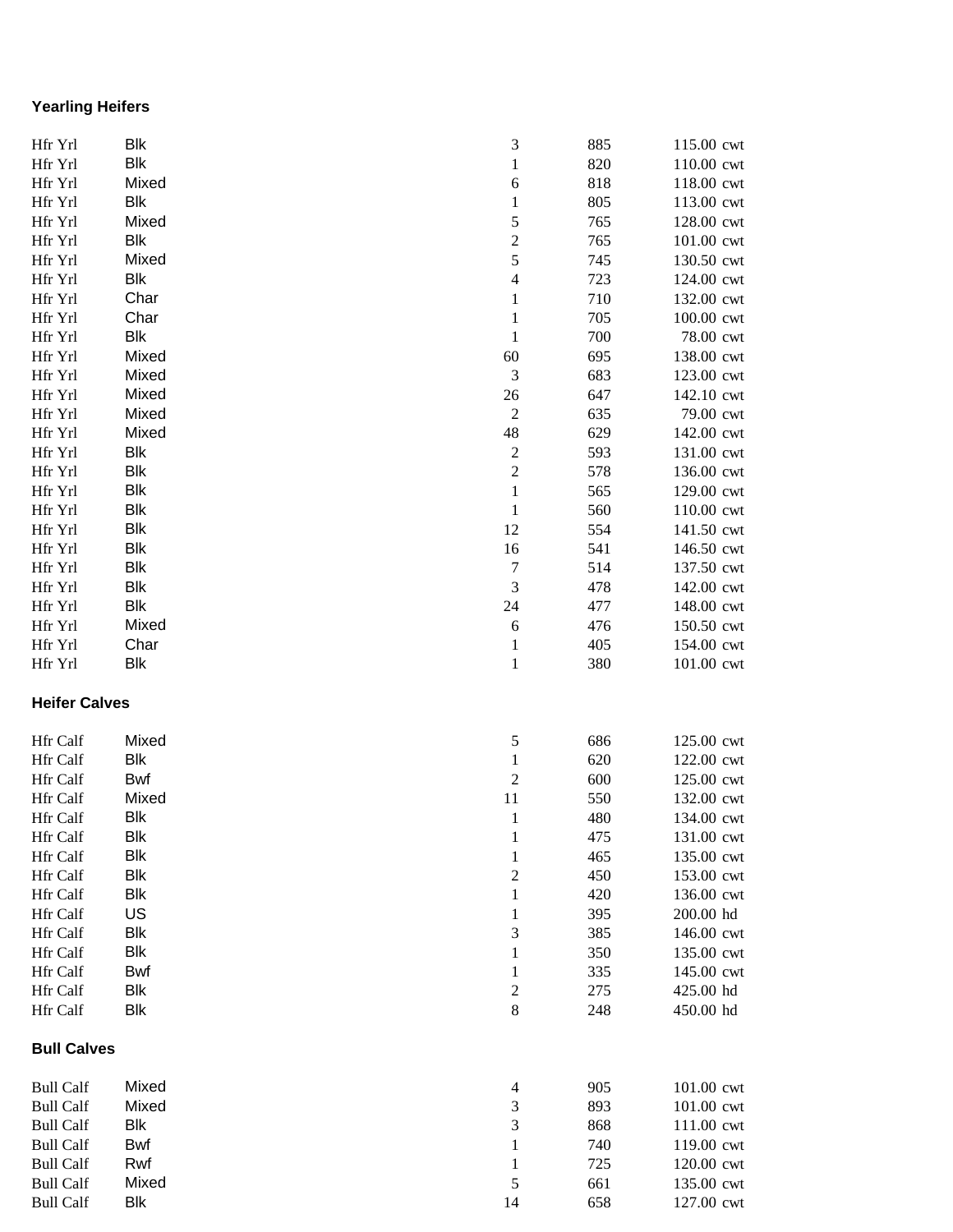| <b>Bull Calf</b> | <b>Blk</b>   | $\mathbf{1}$               | 565        | 149.00 cwt              |
|------------------|--------------|----------------------------|------------|-------------------------|
| <b>Bull Calf</b> | <b>Blk</b>   | $\mathbf{1}$               | 540        | 152.00 cwt              |
| <b>Bull Calf</b> | <b>Blk</b>   | 5                          | 532        | 142.00 cwt              |
| <b>Bull Calf</b> | Bwf          | $\mathbf{1}$               | 505        | 154.50 cwt              |
| <b>Bull Calf</b> | <b>Xbred</b> | $\mathbf{1}$               | 470        | 105.00 cwt              |
| <b>Bull Calf</b> | Blk          | $\overline{\mathcal{A}}$   | 441        | 154.00 cwt              |
| <b>Bull Calf</b> | <b>Blk</b>   | $\mathbf{2}$               | 440        | 171.00 cwt              |
| <b>Bull Calf</b> | Blk          | $\mathbf{1}$               | 430        | 149.00 cwt              |
| <b>Bull Calf</b> | Char         | $\boldsymbol{7}$           | 331        | 184.00 cwt              |
| <b>Bull Calf</b> | Blk          | $\sqrt{5}$                 | 227        | 425.00 hd               |
| <b>Bull Calf</b> | <b>Blk</b>   | $\mathbf{1}$               | 130        | 185.00 hd               |
| <b>Bull Calf</b> | Red          | 3                          | $70\,$     | 40.00 hd                |
| <b>Pairs</b>     |              |                            |            |                         |
| Pair             | <b>Blk</b>   | $\boldsymbol{6}$           | 1314       | 1000.00 pr              |
| Pair             | <b>Blk</b>   | $\mathbf{1}$               | 1300       | 1125.00 pr              |
| Pair             | <b>Blk</b>   | 3                          | 1212       | 1030.00 pr              |
| <b>Cows</b>      |              |                            |            |                         |
| Cow              | <b>Blk</b>   | $\mathbf{1}$               | 1635       | 67.00 cwt               |
| Cow              | <b>Blk</b>   | $\mathbf{1}$               | 1520       | 59.00 cwt               |
| Cow              | Rwf          | 1                          | 1415       | 63.00 cwt               |
| Cow              | <b>Blk</b>   | 1                          | 1375       | 900.00 hd               |
| Cow              | Hereford     | $\overline{\mathbf{c}}$    | 1300       | 990.00 hd               |
| Cow              | <b>Blk</b>   | 3                          | 1275       | 60.00 cwt               |
| Cow              | <b>Blk</b>   | $\mathbf{1}$               | 1275       | 66.00 cwt               |
| Cow              | Hereford     | $\sqrt{2}$                 | 1243       | 750.00 hd               |
| Cow              | Hereford     | $\,1$                      | 1240       | 14.00 cwt               |
| Cow              | <b>Blk</b>   | $\mathbf{1}$               | 1175       | 49.00 cwt               |
| Cow              | <b>Blk</b>   | $\mathbf{1}$               | 1155       | 58.00 cwt               |
| Cow              | <b>Blk</b>   | $\mathbf{1}$               | 1140       | 1050.00 hd              |
| Cow              | <b>Blk</b>   | $\mathbf{1}$               | 1135       | 59.00 cwt               |
| Cow              | <b>Blk</b>   | 10                         | 1124       | 58.00 cwt               |
| Cow              | <b>Blk</b>   | $\mathbf{1}$               | 1100       | 900.00 hd               |
| Cow              | Blk          | 10                         | 1095       | $60.00$ cwt             |
| Cow              | <b>Blk</b>   | 6                          | 1038       | 58.00 cwt               |
| Cow              | Mixed        | $\sqrt{2}$                 | 1010       | 52.00 cwt               |
| Cow<br>Cow       | Rwf<br>Xbred | $\mathbf{1}$<br>$\sqrt{2}$ | 960<br>728 | 52.00 cwt<br>108.00 cwt |
| <b>Bulls</b>     |              |                            |            |                         |
| Bull             | <b>Blk</b>   | $\mathbf{1}$               | 2065       | 84.00 cwt               |
| Bull             | Red          | $\mathbf{1}$               | 1885       | 80.50 cwt               |
| Bull             | <b>Blk</b>   | $\overline{c}$             | 1673       | 87.50 cwt               |
| Bull             | <b>Blk</b>   | $\overline{c}$             | 1670       | 88.50 cwt               |
|                  | Blk          |                            |            |                         |
| Bull             |              | $\mathbf{1}$               | 1570       | 69.00 cwt               |
| Bull             | Red          | 1                          | 1530       | 78.00 cwt               |
| Bull             | Blk          | $\mathbf{1}$               | 1350       | 67.00 cwt               |
| Bull             | <b>Blk</b>   | $\overline{\mathcal{A}}$   | 1159       | 79.00 cwt               |
| Bull             | <b>Blk</b>   | $\mathbf{1}$               | 1040       | 100.00 cwt              |